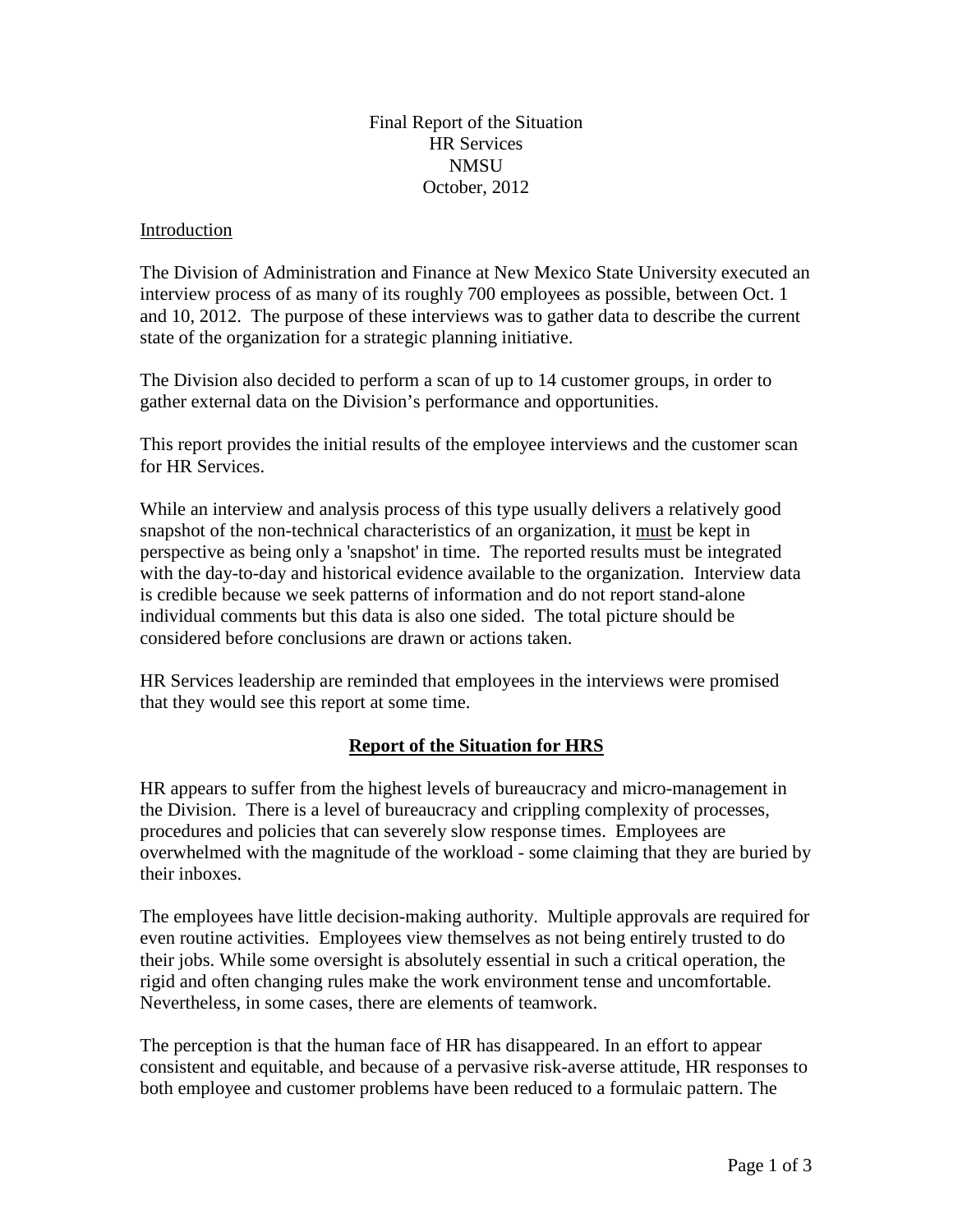Mercer Study is seen as having resulted in the creation of so few job classifications and salary ranges that the system limits hiring and retention flexibility.

### The Path

This section describes how HR probably developed its current culture.

We have heard the comment that the Directors are still cleaning up 20 years of a mess. That would imply that there were some long standing problems in HR. Along with this initiative, the PPD incident essentially forced implementation of various stringent policies and procedures. Many of these changes were probably not optional at the time.

A few years ago HRS experienced a period of very high turnover. Translated, this means that many of the current employees do not have the years of experience or training that a seasoned veteran would bring to the job.

It would seem that HR is operating on the basis of a set of priorities with the goals of minimizing litigation, avoiding audits and unnecessary scrutiny.

Some factors (PPD incident and risk-averse directives) are largely external to HRS. Nevertheless, they have had a significant impact on the culture of HRS as we now find it.

There are internal forces at play as well. There is an apparent belief that perfection and mistake-free operation is possible in a human-driven system. This has led to a Zero-Tolerance climate. What flaws this belief is the reality that mistakes will occur especially since much of the information and data needed comes from the customers outside of HR.

Bringing the external and internal forces together may well explain the current culture of HR. The Mercer recommendations appear to have been interpreted and implemented in such a way that HR is seen to be managing hiring and compensation. Add to this a plethora of projects that HR employees are expected to work on, in addition to their regular work load, and you have the climate that exists in HR currently. The bottom line is that HR is viewed as an adversary by its customers and as a highly stressful place to work by its employees.

# **The Customer Scan for HRS**

### *Strengths*

- o There are some very good people in HR
- o Used to meet regularly with us; that was great
- o I have had a good experience with HR

### *Needs for Improvement*